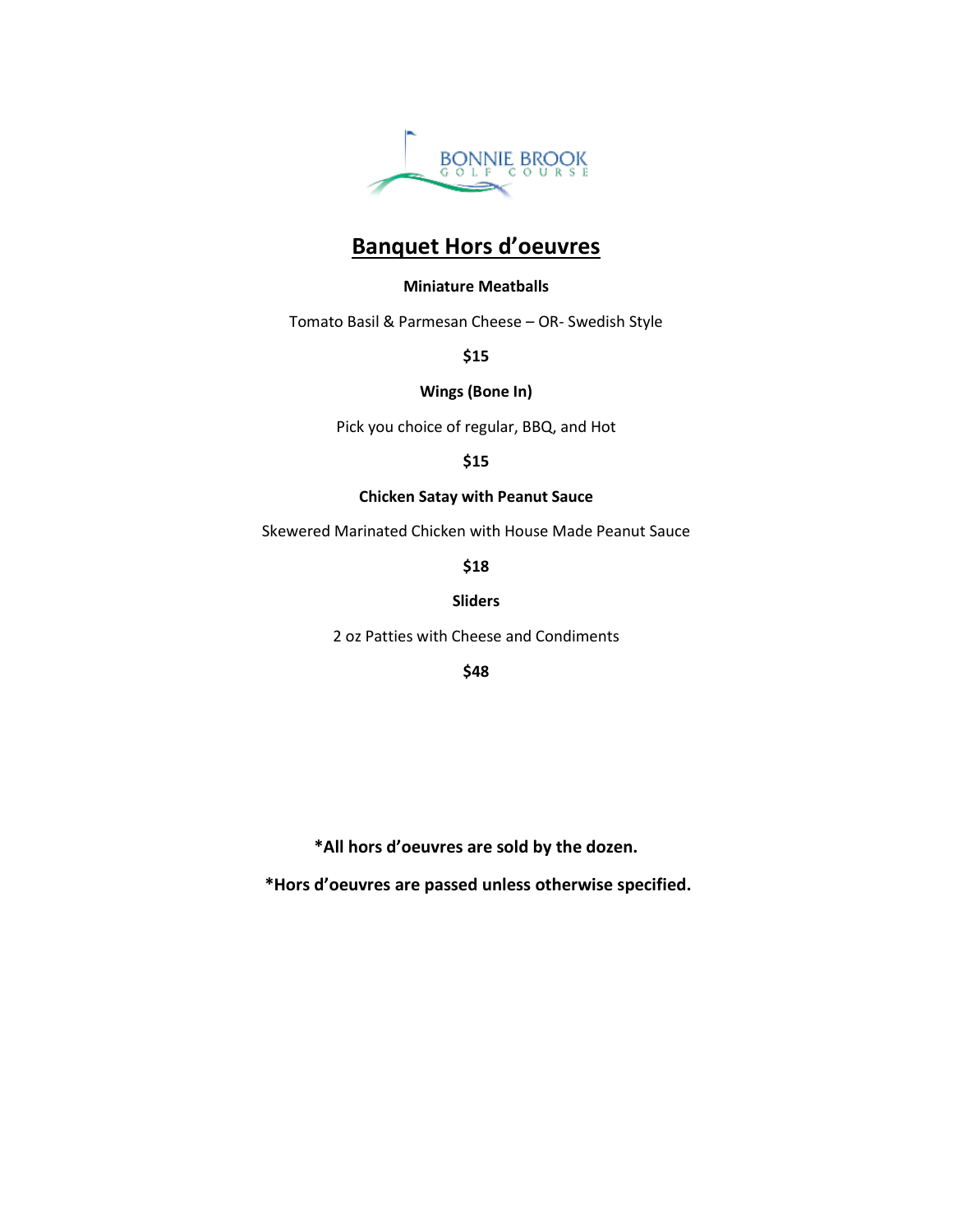

# **Banquet Displays**

### **Vegetable Crudités**

Assorted Seasonal Garden Vegetables and Ranch Dip

**\$4 per person** 

**Fruit Tray**

Sliced Seasonal Fruit

**\$4 per person**

### **Shrimp Cocktail Platter**

Fresh Shrimp Served over Ice with Lemon Wedges and Cocktail Sauce

**\$5 per person**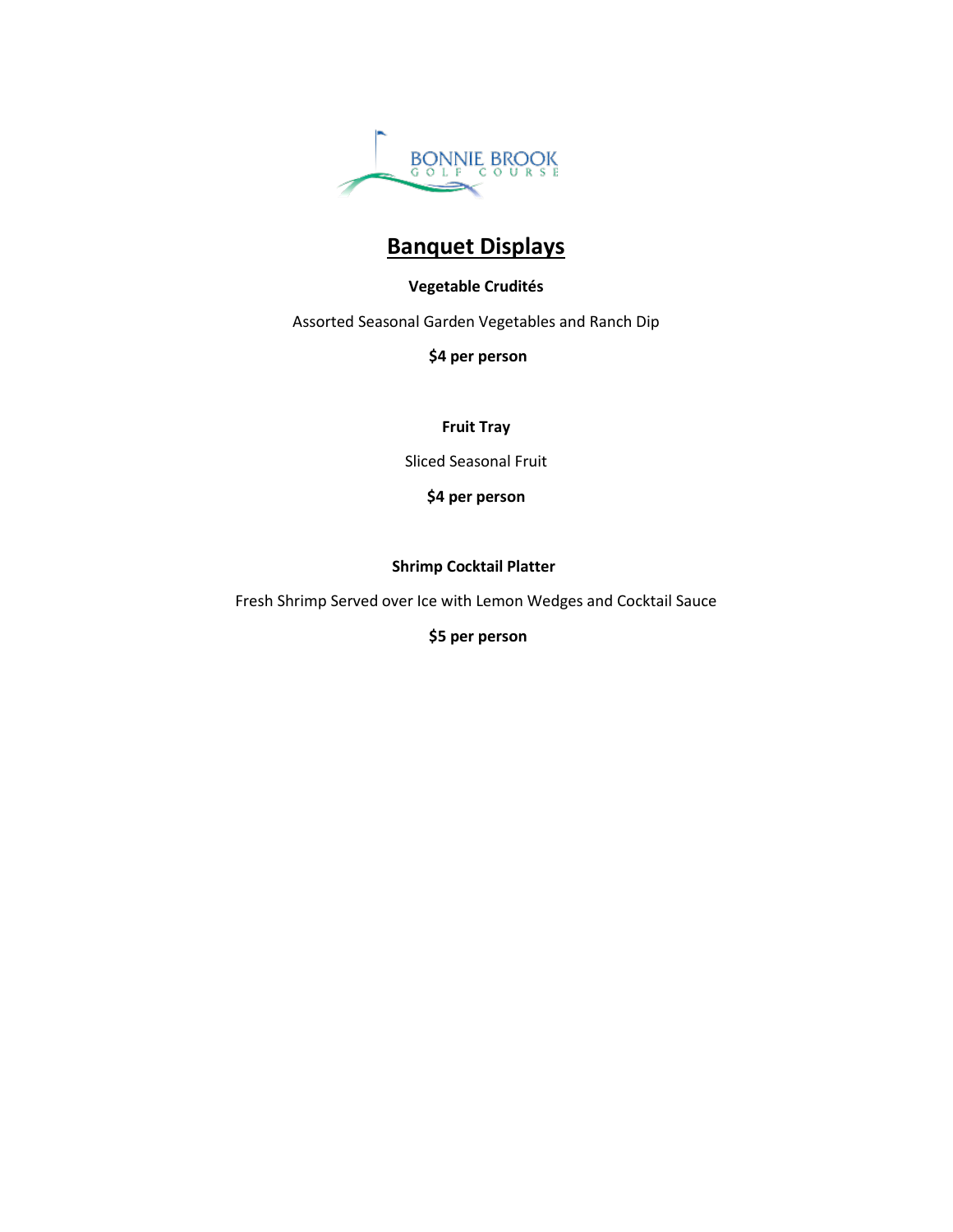

## **Salads**

### **Cobb Salad**

Mixed Greens, Grilled Chicken, Avocado, Fresh Egg, Tomato, Bacon,

Crumbled Blue Cheese, with Ranch Dressing

### **\$16**

### **Bonnie Brook Summer Salad**

Strawberries, Blueberries, Grilled Chicken, Served over Mixed Greens

With Raspberry Vinaigrette

### **\$15**

### **Almond Mandarin Salad**

Mixed Greens, Grilled Salmon, Mandarin Oranges, Red Onion, Almonds, Bacon, Green Onion

With Mustard Seed Vinaigrette

### **\$15**

### **Golf Visions Salad**

Ham, Turkey, Hard Boiled Egg, Tomato, Cucumber, Served over a Fresh Bed of Greens

With Green Goddess Dressing

### **\$15**

### **Tuna, Chicken OR Egg Salad**

House made Tuna, Chicken or Egg Salad Served over a Fresh Bed of Greens

**\$14**

\*All Salads Served with Rolls & Butter, Coffee & Iced Tea.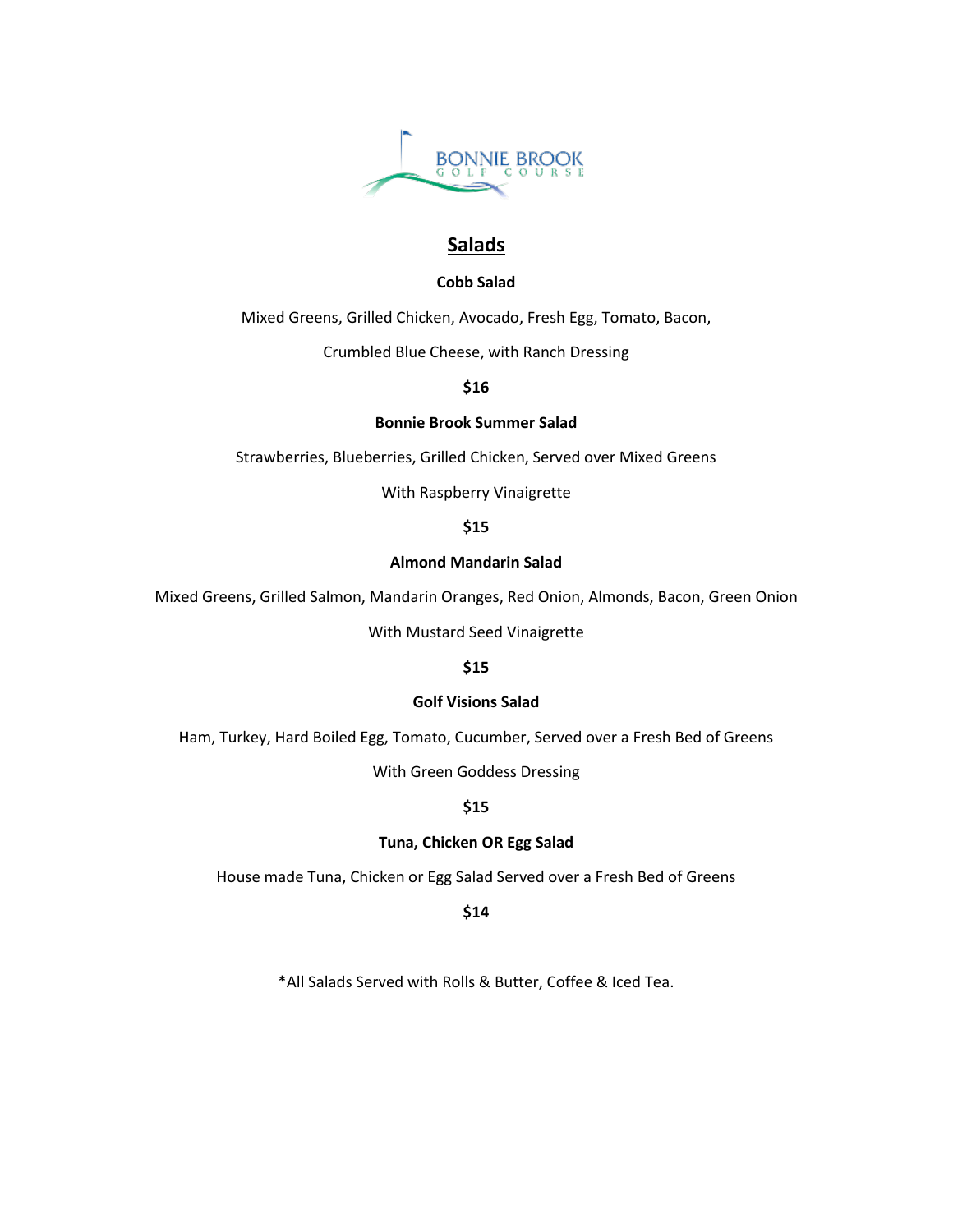

# **Luncheon/Dinner Buffets**

### **The Tee Box**

Choice of 6-inch Sub: Ham, Turkey, and Roast Beef, American, Cheddar,

Fresh Fruit, Cookie & Bag of Chips

**\$10**

### **The Pro Golfer's Buffet**

Garden Tossed Salad with Ranch, Sliced Yankee Pot Roast with Gravy,

Herb Roasted Chicken Breast, White Cheddar Mac and Cheese, Corn on the Cob

Rolls & Butter, Coffee & Iced Tea

### **\$25**

### **The Bonnie Brook BBQ Buffet**

Garden Tossed Salad with Ranch, Potato Salad,

Coleslaw, BBQ Beef, BBQ Pulled Chicken, White Cheddar Mac and Cheese, Corn on the Cob

Fresh Rolls, Coffee & Iced Tea

### **\$26**

### **The Italian Buffet**

Tossed Caesar Salad, Chicken Parmesan, Baked Italian Sausage with Peppers & Onions,

Roasted Red Potatoes, Fettuccine Alfredo, Garlic Bread and Green Beans

Rolls & Butter, Coffee & Iced Tea

### **\$26**

### **The Taco Buffet**

Chips and Fresh Salsa, Beef, Chicken, Pork Tacos, Cheese Quesadillas, Corn, Rolls & Butter, Coffee & Iced Tea

**\$20**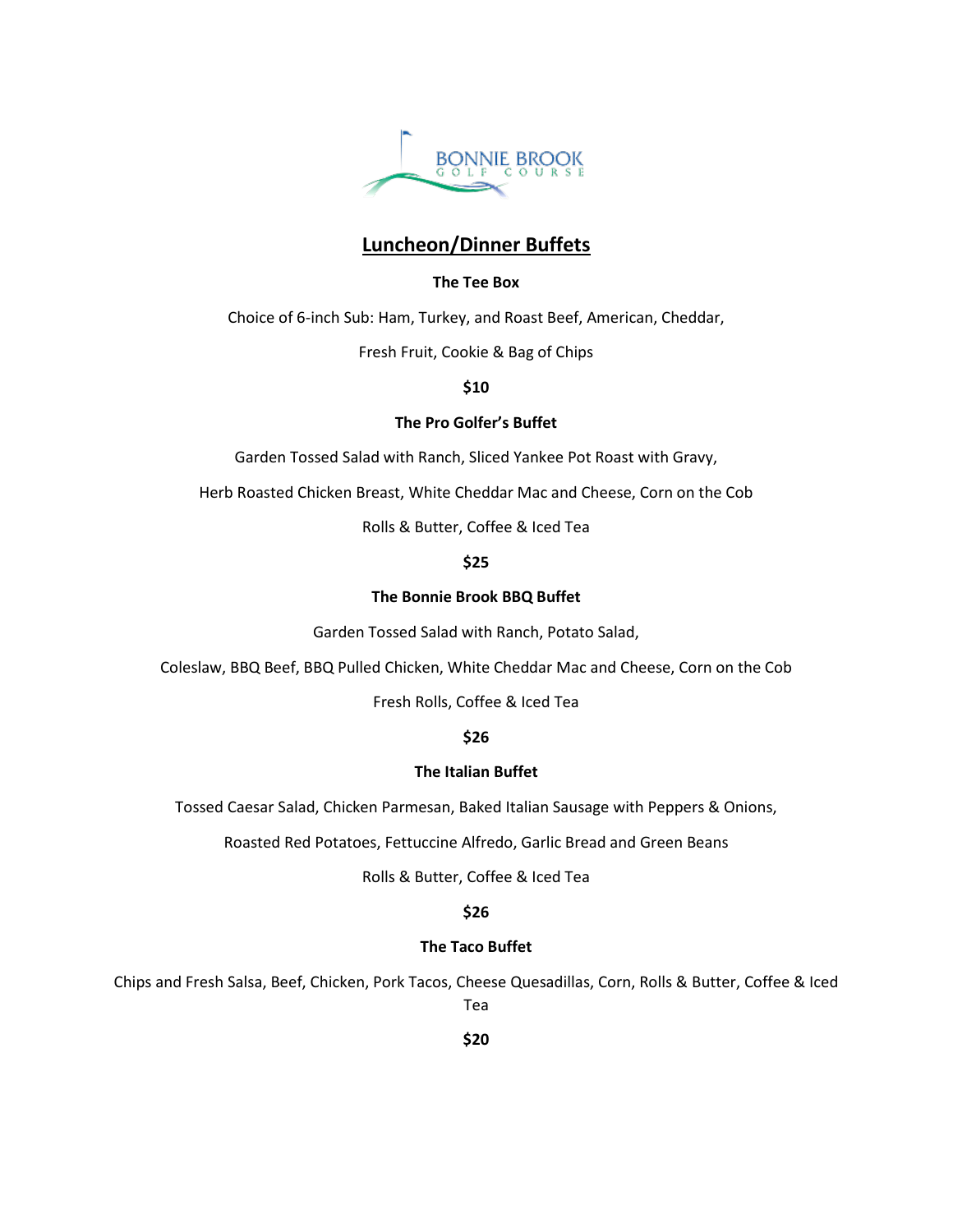

# **Choose You Own Buffet**

# **Choice of (1) Salad:**

\*Served with Your Choice of 2 Dressings

House Salad

Caesar Salad

# **Choice of (1) Starches:**

White Cheddar Mac N Cheese

Garlic Whipped Mashed Potatoes

Twice-Baked Potatoes

Pesto Pasta Primavera

Roasted Red Potatoes

# **Choice of (2) Entrée:**

Chicken Marsala Roasted Red Pepper Chicken Yankee Pot Roast Broasted Chicken Salmon

# **Choice of (1) Vegetable:**

Corn on the Cob

Green Beans

Coleslaw

Spicy Pinto Beans

Roasted Garlic Parmesan Broccoli

**\$25**

**\*No "to go" containers provided for Buffet items.**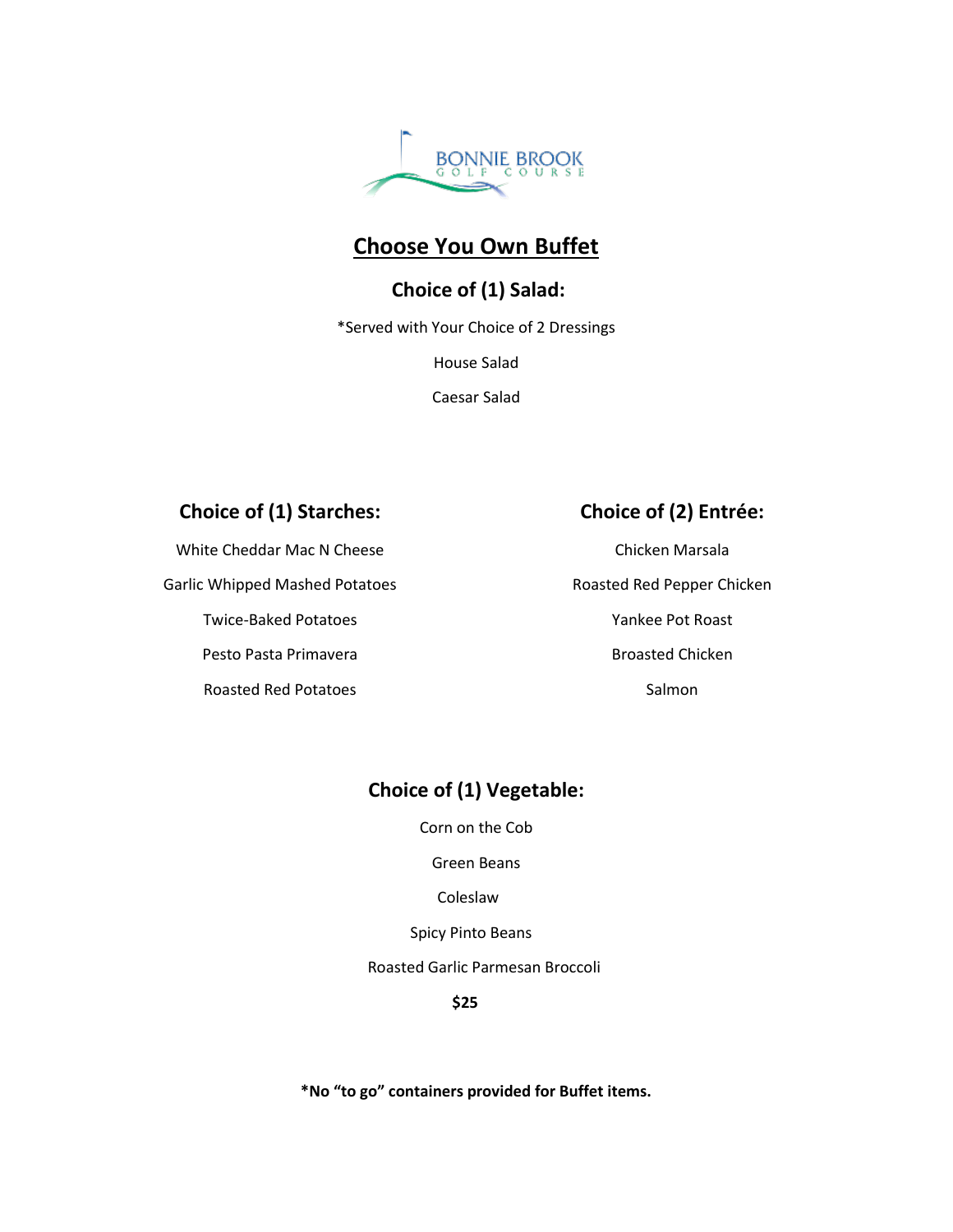

# **Dinner Menu**

\*Entrees includes soup or salad, Rolls & Butter, Dessert, and Coffee & Iced Tea.

\*Host must choose soup or salad on behalf of all guests.

# **Soup**

Clam Chowder

French Onion

**-OR-**

# **Salad**

### **House Salad**

Mixed Greens & Garden Vegetables with choice of Dressing

**-OR-**

### **Caesar Salad**

Romaine Lettuce, Aged Parmesan Cheese, Garlic Croutons, Caesar Dressing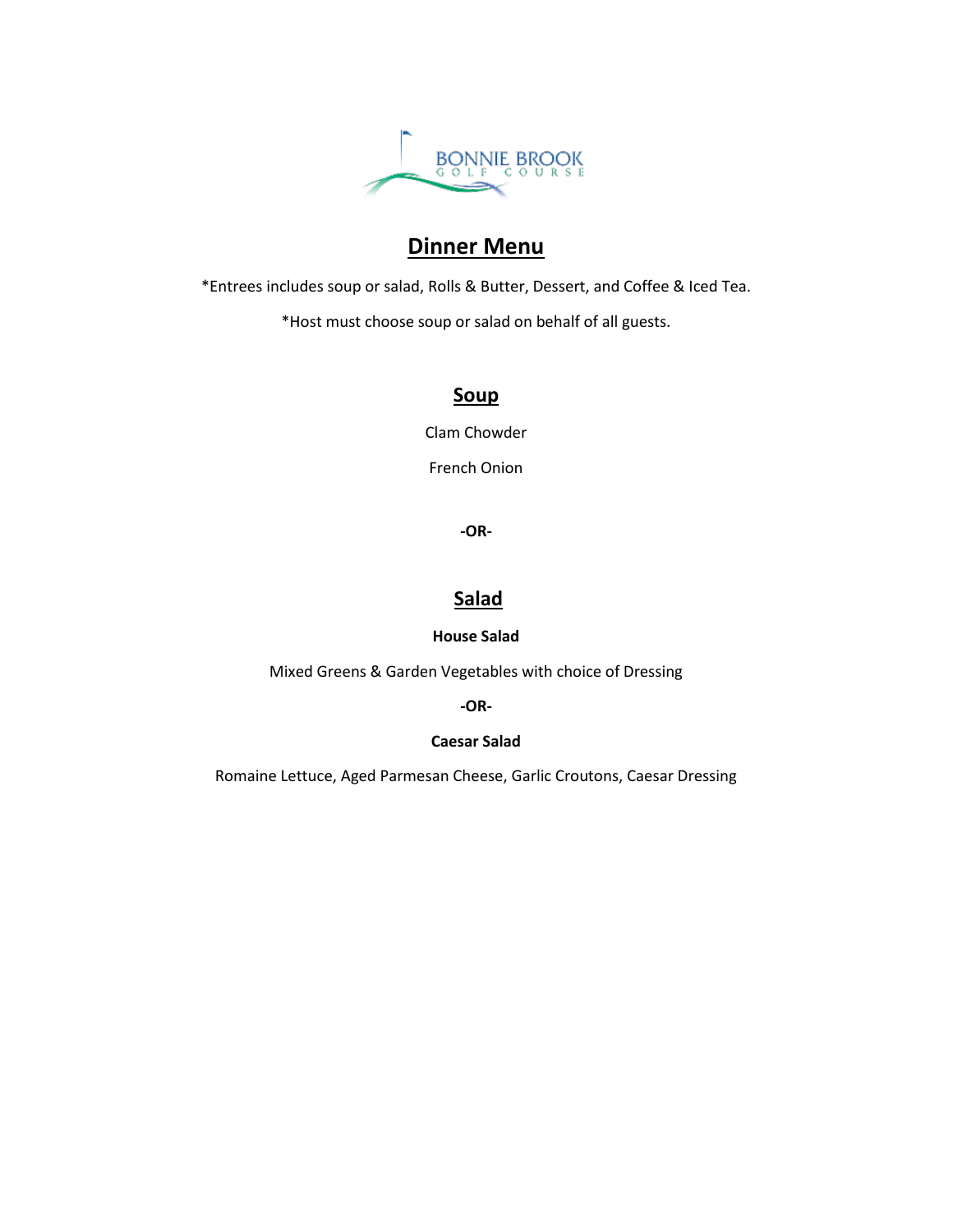## **Dinner Menu**

### **Pesto Pasta Primavera**

House Made Pesto Sauce, Multi Colored Peppers, Plum Tomatoes

Served over Linguini Pasta

**\$20**

### **Chicken Marsala**

Lightly coated chicken breasts braised with Marsala wine and mushrooms

Served over Angel Hair Pasta

**\$20**

#### **Pot Roast**

8oz Pot Roast with Garlic Mashed Potatoes and Gravy with Green Beans

**\$20**

### **Broasted Chicken**

Breast Thigh and Leg with Garlic Mashed Potatoes and Gravy with Green Beans

**\$20**

### **Garlic Butter Herb Roasted Salmon**

Garlic, Butter, Herbs and Lemon Sauced Roasted Salmon Filet

Served with a Baked Potato & Seasonal Vegetables

**\$20**

### **Dessert Options**

Chocolate Chip Cookie or Brownie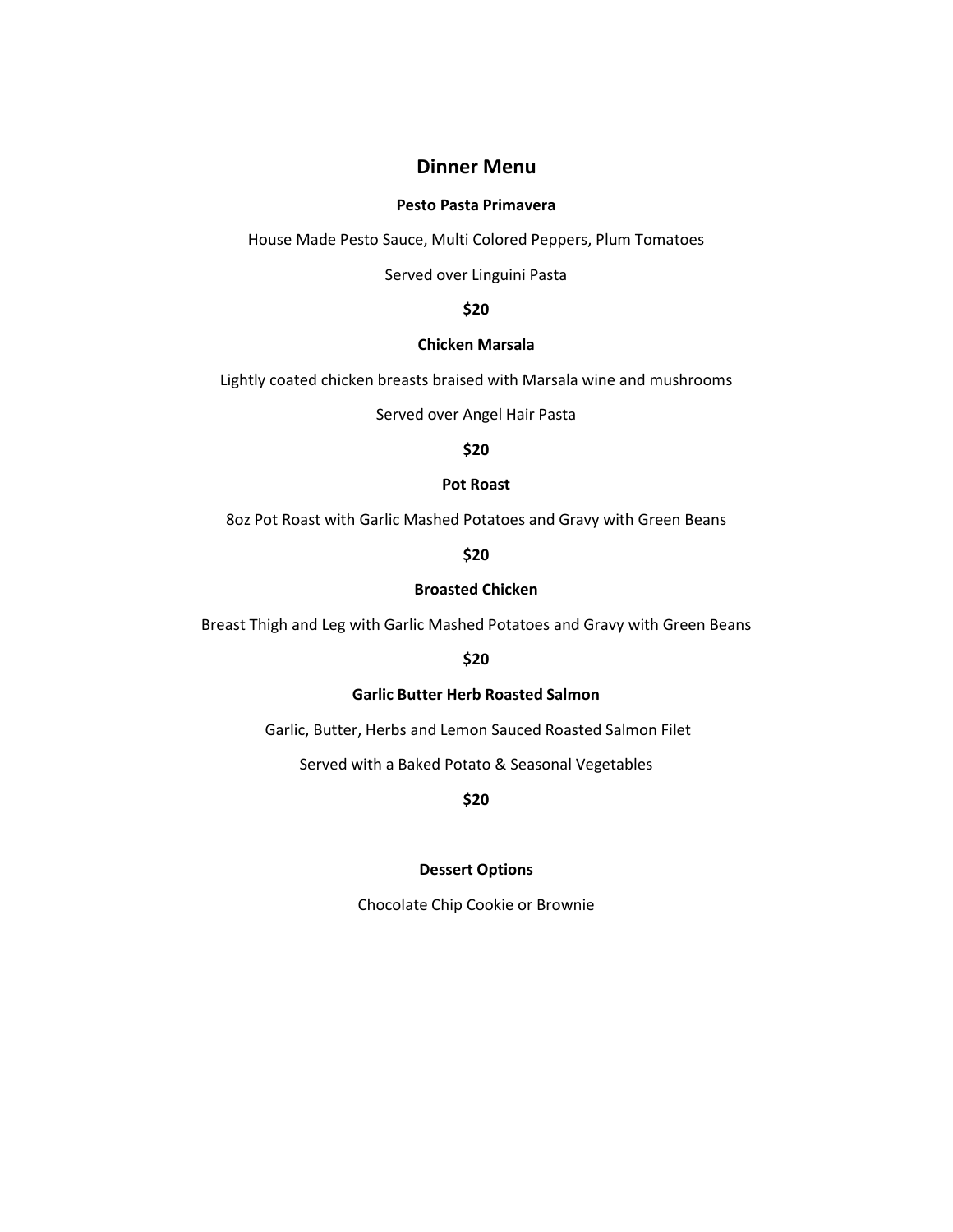

# **Breakfast Menu**

### **The Continental**

Sliced Fresh Seasonal Fruit, Assorted Muffins with Fresh Fruit, Bagels and Cream Cheese, Coffee and Orange Juice

**\$10**

#### **The Eagle Breakfast**

Fresh Chilled Orange Juice, Fluffy Scrambled Eggs, Bacon, Potatoes O'Brien,

Assorted Muffins with Butter and Fresh Fruit, Coffee

**\$15**

### **Bonnie Brook Brunch Buffet**

Assorted Muffins

Bagels & Cream Cheese

French Toast with Maple Syrup

Scrambled Eggs

Hash Browns

Fresh Seasonal Fruit Tray

Sausage Links –OR- Bacon

Fresh Chilled Orange Juice and Coffee

**\$23**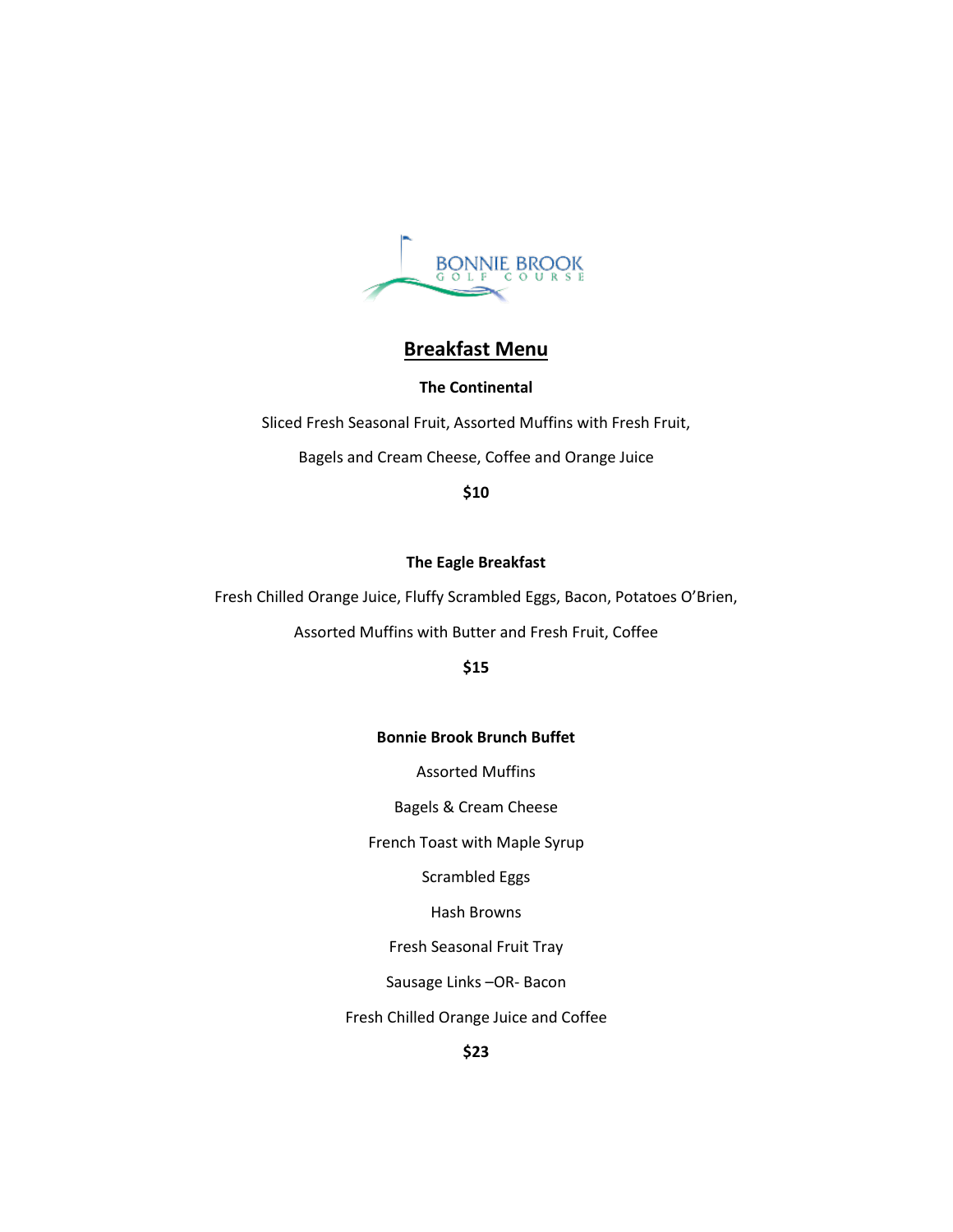

### **Mimosa Bar**

Includes: Table Set Up with Linen, Champagne Flutes House Champagne, Orange Juice, Cranberry Juice, Lemonade Fresh Strawberries, Blueberries, Raspberries, Table Attendant

**\$15.00 per person** 

# **Open Bar Service**

### **HOUSE BRANDS**

Domestic Beer, House Wine (Champagne, Chardonnay, Cabernet, Merlot, White Zinfandel, Pinot Noir),

Vodka, Gin, Rum, Tequila, Triple Sec, Whiskey, Bourbon, Amaretto, Scotch & Mixers

### **SELECT BRANDS**

House Brands, Seagram's Seven Crown, Bombay Gin, Seagram's VO, Canadian Club, Smirnoff Vodka, Bacardi Rum, J&B Scotch, Jim Beam Whiskey, J Bavet, Southern Comfort

### **PREMIUM BRANDS**

Includes House and Select Brands, Absolute Vodka, Tanqueray Gin, Dewar's Scotch, Crown Royal,

Baily's Irish Cream, Captain Morgan, DiSaronno Amaretto, Kahlua, Jack Daniels

| <b>Beverage Service</b> | <b>House</b> | <b>Select</b> | Premium |
|-------------------------|--------------|---------------|---------|
| <b>One Hour</b>         | \$14         | \$17          | \$20    |
| <b>Two Hours</b>        | \$16         | \$19          | \$22    |
| <b>Three Hours</b>      | \$18         | \$21          | \$24    |

**\*All Bars Requiring Bartender Service \$50**

**\*Cash Bar on Consumption Only.**

**\*Shots are not available during Open Bar.**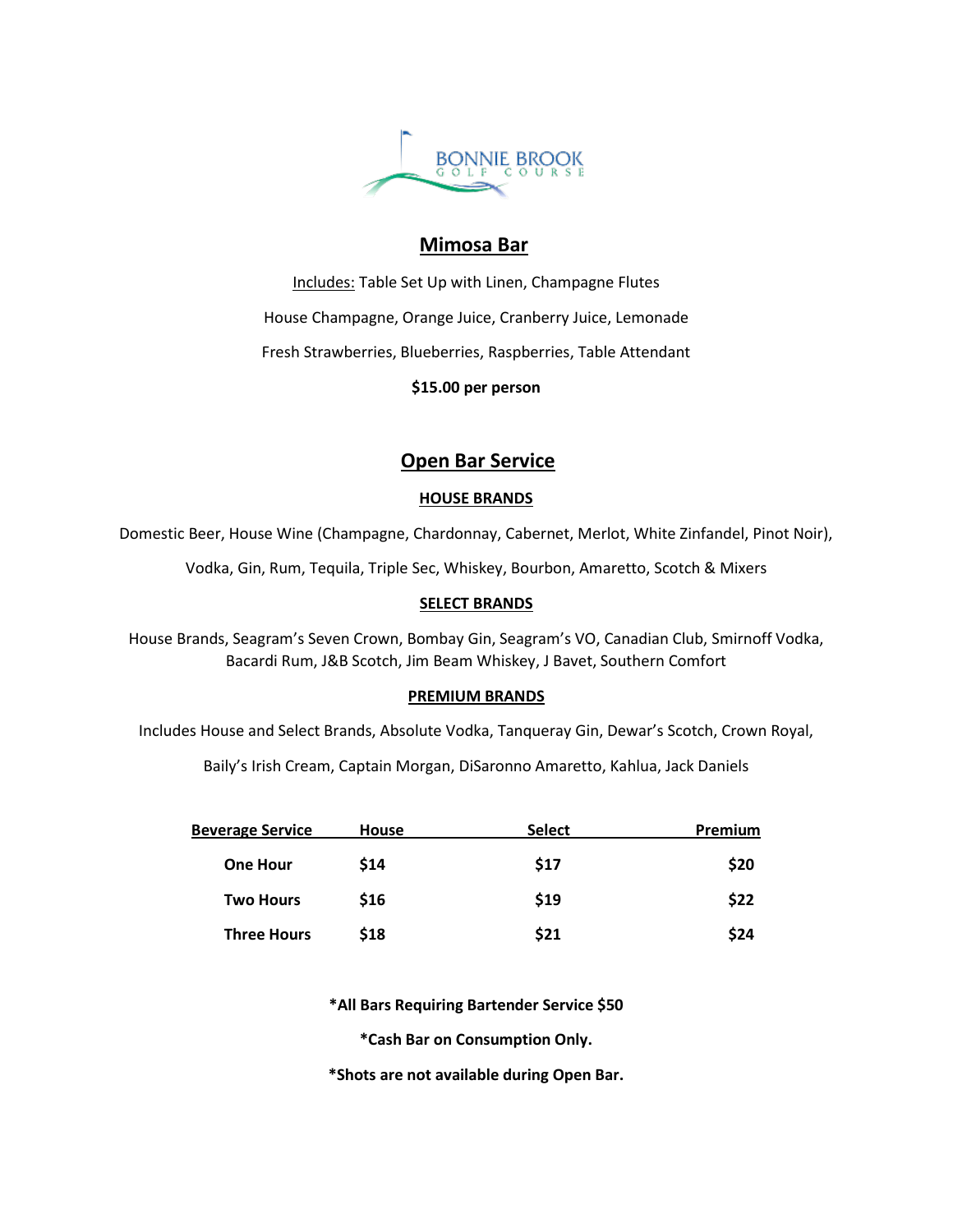## **Banquet Guidelines**

To reserve the room for a function, a Banquet Agreement Form must be completed and a deposit secured with nonrefundable cash check or a credit card.

Unless otherwise specified, all menu prices are subject to an additional service charge of 20% and 9.5% tax (includes 1% city tax). The Service Charge is property of the club, not the employee. In Illinois the Service Charge is taxable. Groups that Tax Exempt must present a copy of the Tax Exempt form prior to the event.

Menu Selections must be made 15 days prior to your scheduled event by contacting your Event Coordinator either via phone or email.

Event reservations are completed at the time an event deposit is provided. The deposit if the Room Rental fee is nonrefundable in the event cancellation.

Bonnie Brook does not hold an event date without a deposit.

All rooms require a Room Rental Fee:

- One half of the Banquet space is \$250.00 (4 hours)
- The entire Banquet Space is \$500.00 (4 hours)
- Bar Rental is \$150.00 (3 hours)

The Banquet room includes:

- White Linen Table cloth & Black linen napkins
- Flatware, glassware & plates
- Round Tables, Buffet Tables & Chairs

In accordance with Health Department regulations, all food items consumed on the premise must be prepared at Bonnie Brook with the exception of licensed baked goods that are approved by management prior to your scheduled event. There is a cake cutting fee of \$25.00 for any cake(s) brought in for an event.

Bonnie Brook Golf Course as a licensee is responsible for the administration of the sale and service of alcoholic beverages in accordance with the State of Illinois Department of Alcoholic Beverage and Tobacco Regulations.

Bonnie Brook Golf Course strictly adheres to the following guidelines:

- 1. All alcoholic beverages must be supplied and served by Bonnie Brook. No outside alcohol is allowed on premises.
- 2. Persons consuming alcoholic beverages and/or drinking alcohol must be 21 years of age or older.
- 3. Under age guests at private events will not be served alcoholic beverages at any time.
- 4. Shot or Long Island Iced Teas are not available at banquet bars.
- 5. We reserve the right to limit alcohol consumption as deemed necessary.
- 6. Last call is 30 minutes prior to the end of the event.

The final number of guests for any function is 7 days prior to your event, along with payment.

Bonnie Brook requires a Credit Card Authorization Form be completed prior to your scheduled event. The Event Host may not decrease the number of guests once the guest guarantee has been provided. Should additional be added to the original guest count the day of the event, those individuals will be added to the final invoice at the conclusion of the event.

Bonnie Brook Golf Course cannot guarantee the ability to serve the additional guests should the number of additional guests increase greater than 5% guests of the original guest guarantee total.

Banquet groups are assigned rooms according to the anticipated number of guests. If there are fluctuations in the number of attendees, we reserve the right to reassign the banquet space accordingly.

All deliveries, Vendor details and set up must be arranged with the Food & Beverage Manager prior to the scheduled event.

All decoration concepts must be approved by the Food & Beverage Manager and are sole responsibility of the customer.

- 1. Customers are not permitted to use ladders or exterior equipment in decorating.
- 2. No objects may be attached to walls, doors, pillars, furniture, valances, shades, draperies or any other part of the building.
- 3. No open flames are permitted. All candles must be enclosed in a closed candle holder.
- 4. No glitter or confetti may be used in decorating.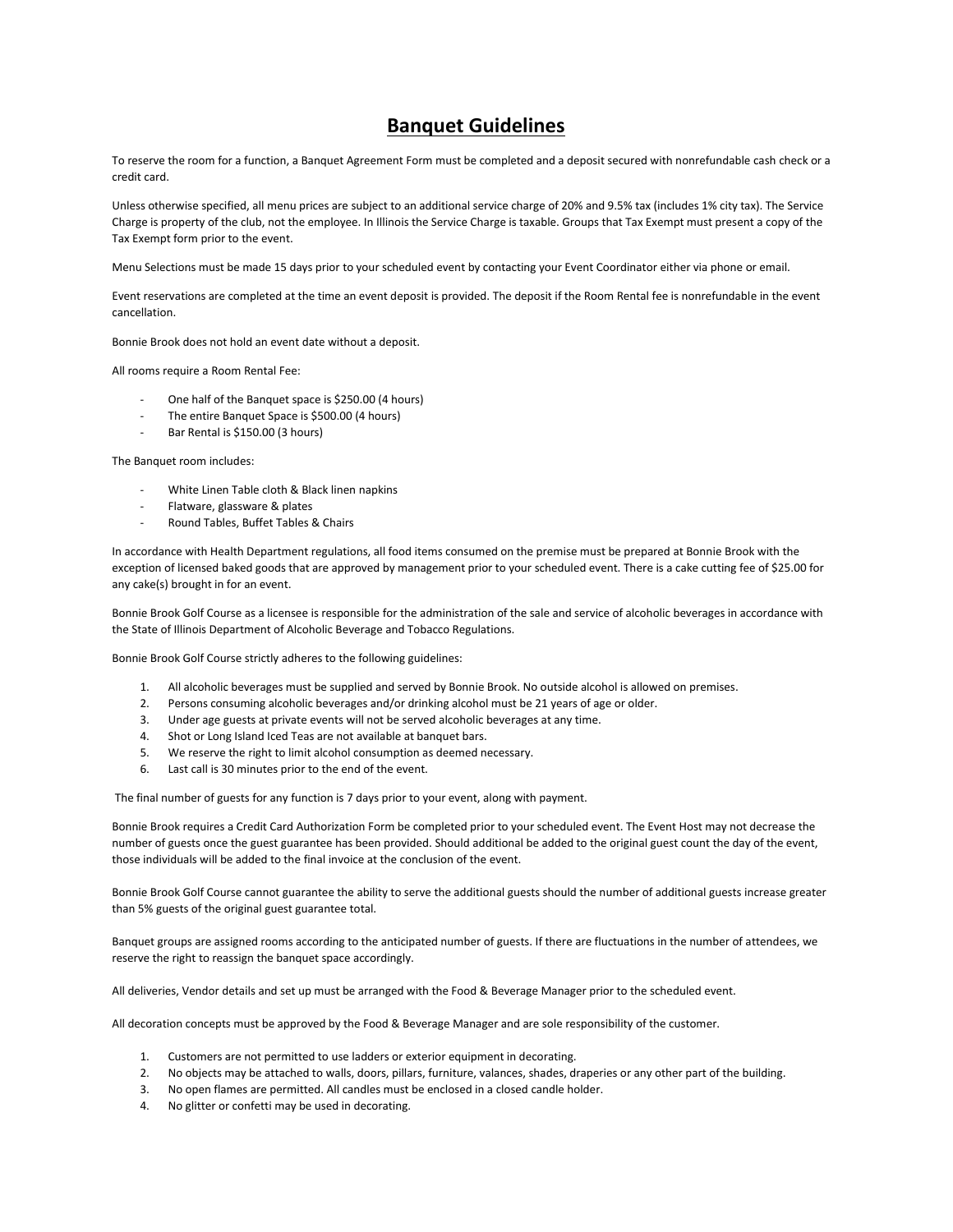- 5. All balloons must be removed from the premises at the event conclusion.
- 6. If balloons set a false alarm, the cost is \$500 and will be applied to your account should this occur.
- 7. Standard table linens are include in the menu price, colors may be ordered in advance for an additional fee.
- 8. Saturday and Sunday events require a Food & Beverage minimum of \$1000.00 to be spent on the Bar and Catering Menu options. This does not include the Room Rental Fee.
- 9. A Bartender fee of \$50.00 per bartender is required for any private event.
- 10. The Event Host must provide Place Cards for plated entrees with guest name and entrée selection.
- 11. Table/room settings, service time, menu, event details and guest guarantee cannot be changed the day of the event.
- 12. Changes to the original floor plan the day of the event will result in a \$150.00 reset fee, charged to your final bill.

The company, organization or individual booking the event will be responsible for the conduct of its members or guests. Children are not permitted on the golf course. Damage or theft of Park District or GolfVision property will be charged to and paid for by the responsible booking parties as an additional charge.

To insure the safety of our guests and as a courtesy to our golfers, permission from the Pro Shop is required to take photos outside or near the golf course while golfers are present.

Bonnie Brook staff reserves the right to use photographs before and during the event.

#### **Weddings**

When arrangements are made than 30 days prior to the Wedding date, the total anticipated cost is due at the time of booking.

Since the Wedding cake will be served as dessert, we recommend you cut the first slice and take photos before dinner. The Wedding cake cutting fee is waived with purchase of our Wedding Package.

#### **Security**

Waukegan Park District and GolfVision do not assume responsibility for damage or loss to any merchandise brought into the facility for meetings or special events by the client or their agent.

If additional security is required as determined by Park District or GolfVision Management, additional fees are the sole responsibility of the client.

#### **Buffets**

Buffets last for a duration of 90 minutes, at which time they are broken down and the food items are removed.

Guests may not remove Buffet or Display items at any time, as this is an Illinois Health Code violation.

In the event the host should choose a buffet as a meal option a \$25.00 attendant fee will be charged for each event. The amount of attendants is dependent on the guest count. A minimum of 25ppl is required for a buffet.

#### **Additional Fees and Services**

A room fee of \$150.00 per hour will be assessed for all meetings without the purchase of food.

Security Alarm visit due to left over balloons or Emergency Elevator Alarms from an event will be charged to the client.

An additional cleaning fee of \$150.00 may be charged to the client for excessive debris left from the event.

Additional fees may be charged to cover staff expense due to last minute changes in time or guest count.

#### \*\*Signature of this document is required to book your event.\*\*

Client Signature:

Date: \_\_\_\_\_\_\_\_\_\_\_\_\_\_\_\_\_\_\_\_\_\_\_\_\_\_\_\_\_\_\_\_\_\_\_\_\_\_\_\_\_\_\_\_\_\_\_\_\_\_\_\_\_\_\_\_\_\_\_\_\_\_\_\_\_\_\_\_\_\_\_\_\_\_\_\_\_\_\_

Food & Beverage Manager: \_\_\_\_\_\_\_\_\_\_\_\_\_\_\_\_\_\_\_\_\_\_\_\_\_\_\_\_\_\_\_\_\_\_\_\_\_\_\_\_\_\_\_\_\_\_\_\_\_\_\_\_\_\_\_\_\_\_\_\_\_

Bonnie Brook Golf Course 2800 N Lewis Ave Waukegan, IL 60087 847 360-4736